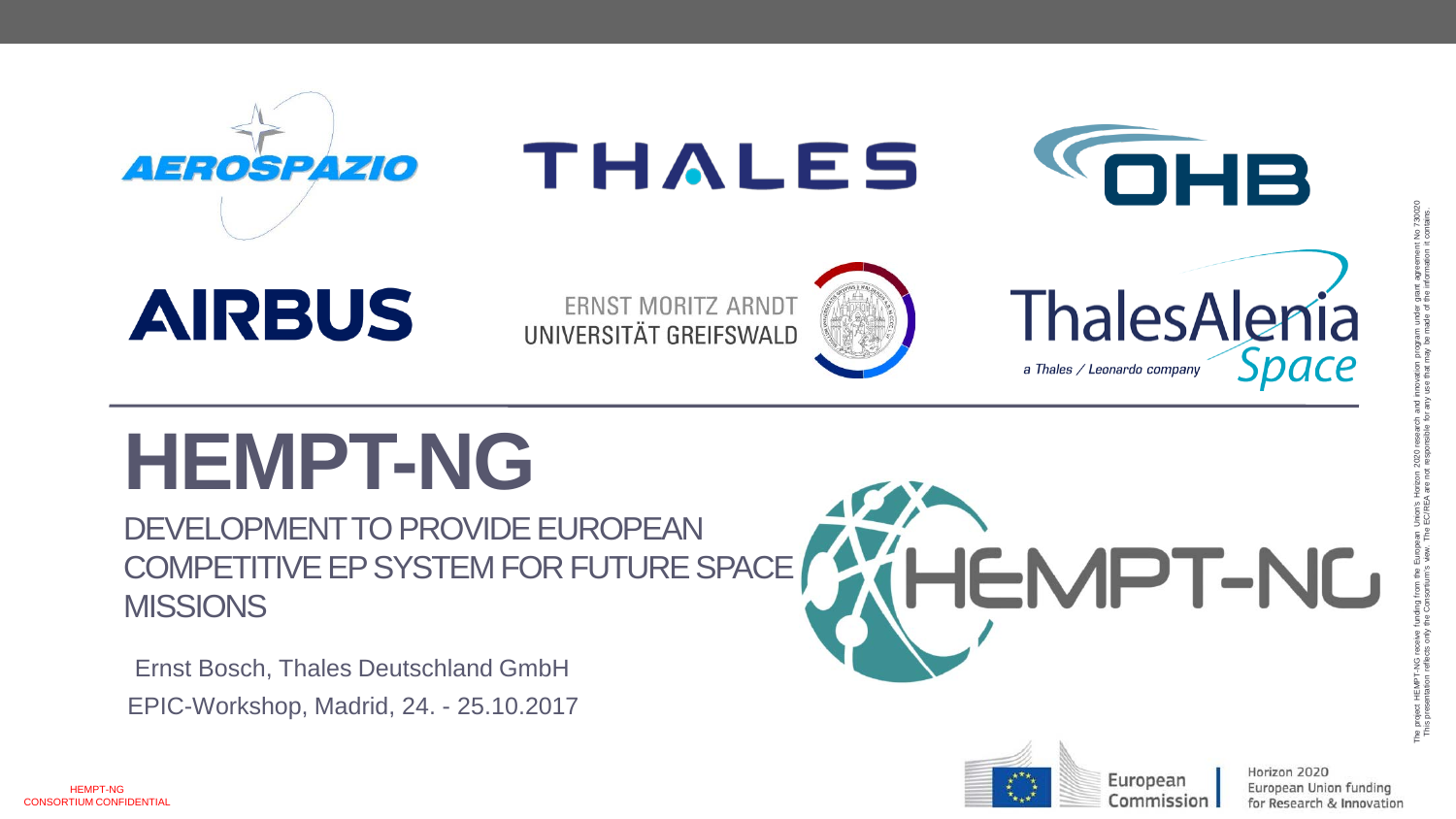**Outline** 



- HEMPT-NG
- HEMPT-NG Team
- Market needs and the relevant development steps
- Capability of HEMPT
- Where to go
- Conclusion













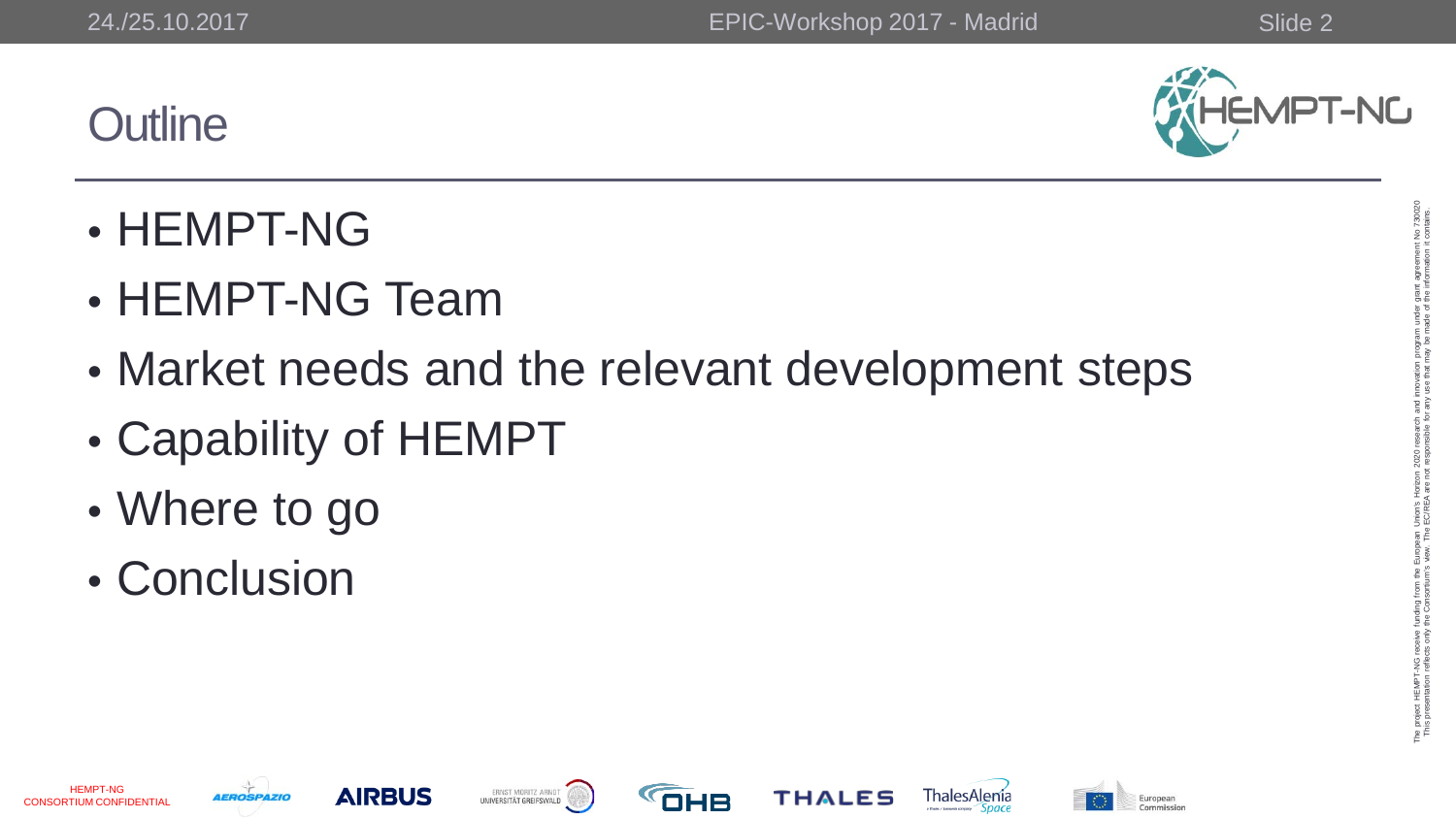

- HEMPT-NG will develop an integrated EP system based on (Highly Efficient Multistage Plasma Thruster), including the fluidic management system and the power processing unit for different applications
- Start of project HEMPT-NG was on 01.01.2017
- Elaboration of Market Analysis, Business Cases
- Requirement definition for LEO and Telecom/Nav. applications on subsystem and satellite level
- Identification of cost drivers for the different applications
- Definition and specification of Power supply unit for LEO applications

The project HEMPT-NG receive funding from the European Union's Horizon 2020 research and innovation program under grant agreement No 730020 This presentation reflects only the Consortium's view. The EC/REA are not responsible for any use that may be made of the information it contains.









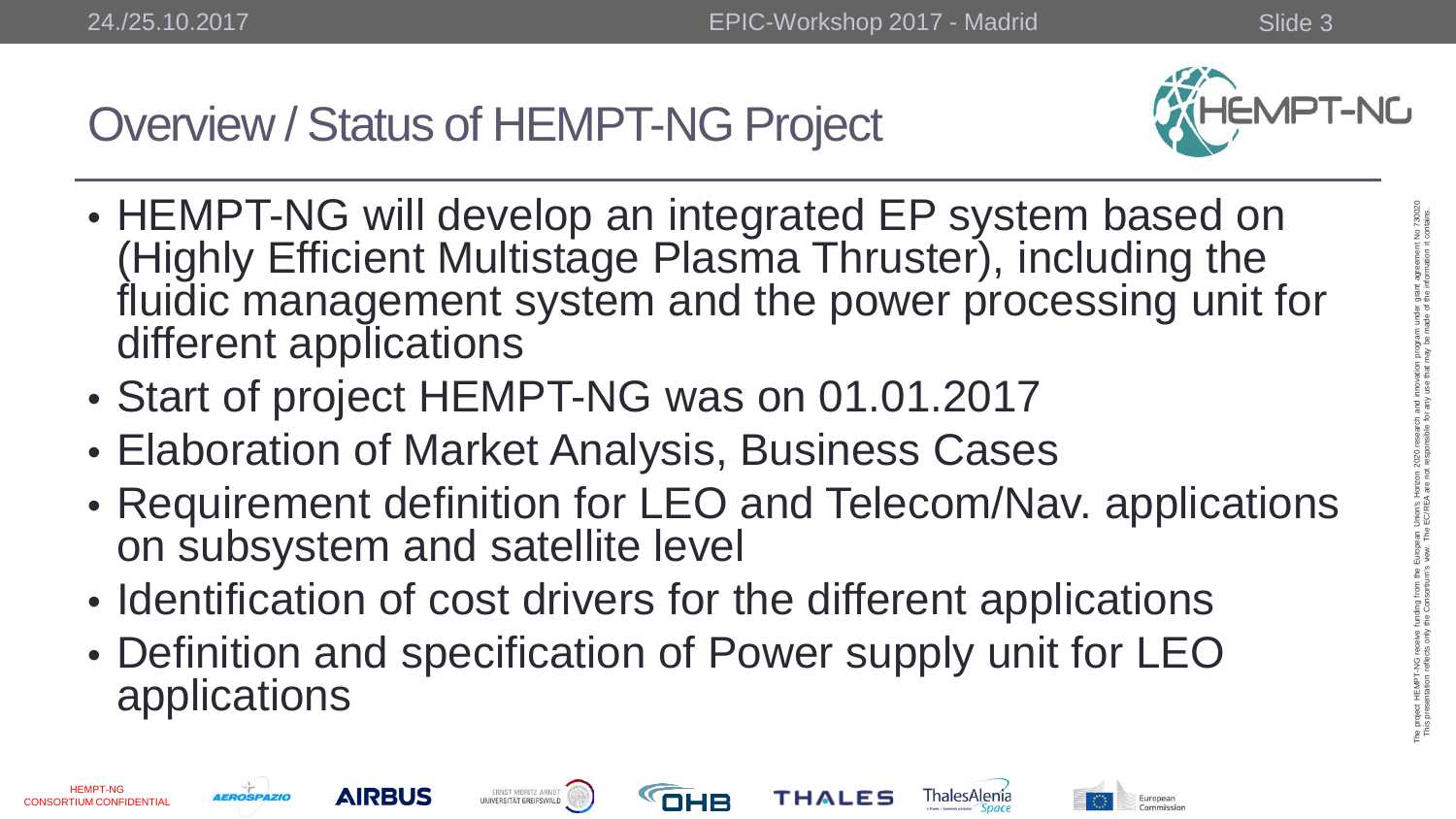### HEMPT-NG Consortium



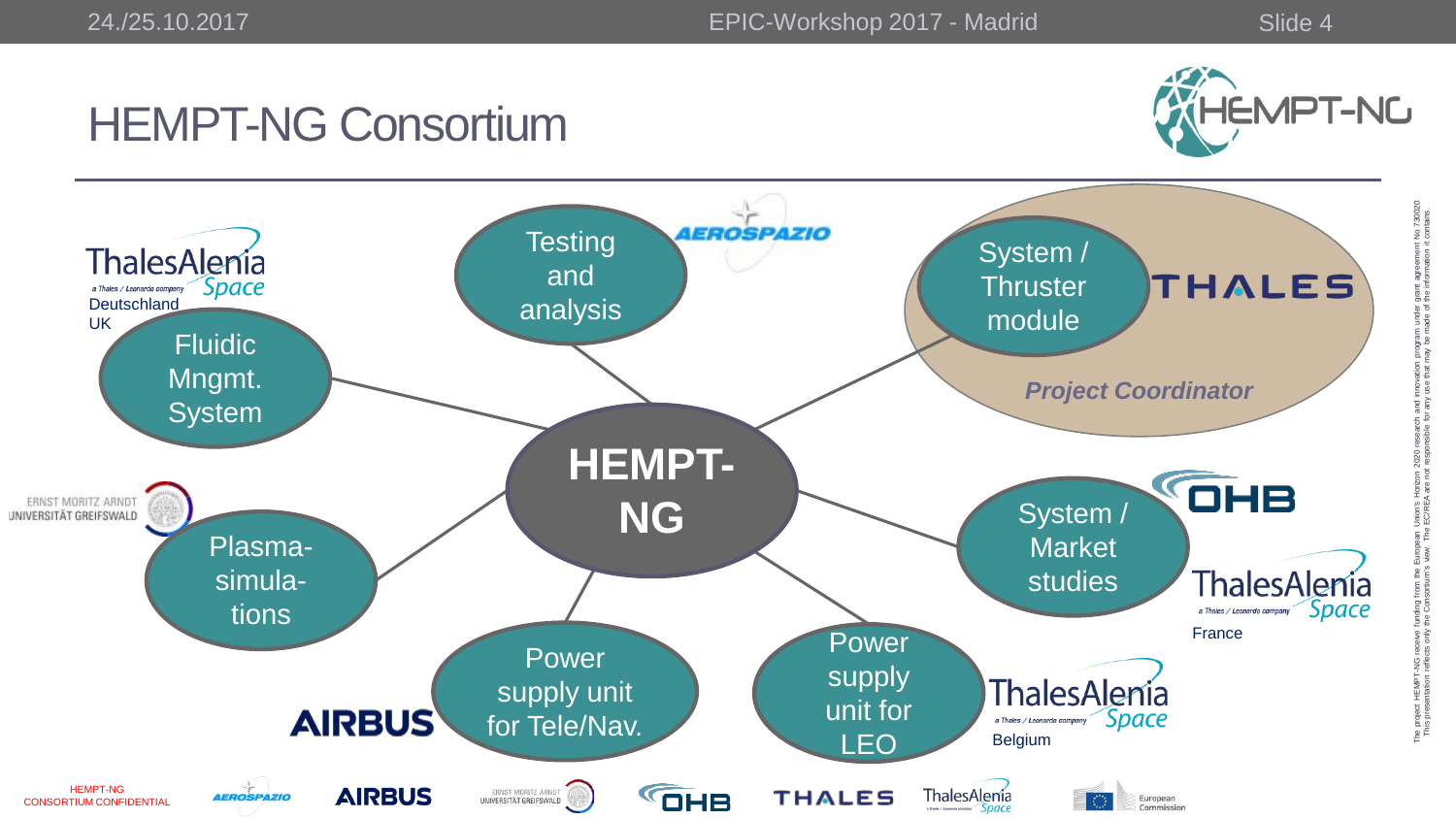HEMPT-NG CONSORTIUM CONFIDENTIAL

## Why Electric Propulsion?



• The Satellite Industry is looking for cost-effective solutions



**THALES** 

ThalesAlenía

European

- Electric Propulsion's benefits
	- Lower CAPEX satellite, reduced Total Cost of Ownership and improved Return on Investment
	- Longer lifetime (18+ years)

**AEROSPAZIO** 

**AIRBUS** 

ERNST MORITZ ARNDT

• Benefits combined with longer transfer time will drive further adoption

**OHB** 

The project HEMPT-NG receive funding from the European Union's Horizon 2020 research and innovation program under grant agreement No 730020 This presentation reflects only the Consortium's view. The EC/REA are not responsible for any use that may be made of the information it contains.

ne project HEMPT-NG receive<br>This presentation reflects only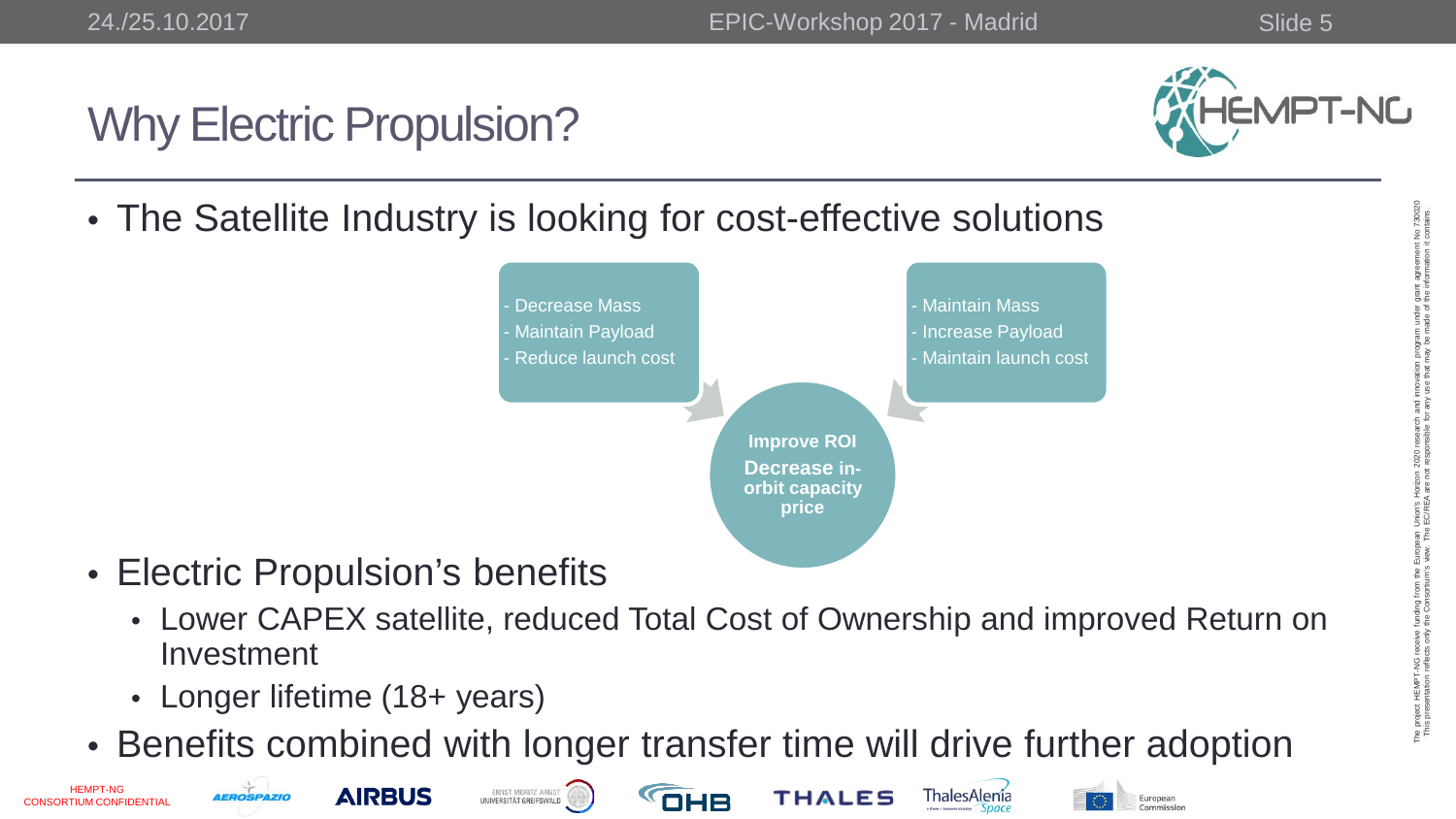

Answers through HEMP Technology – Advantages

Lowest system complexity due to the simplicity of the concept which will allow:

- maximal reduction of cost and mass,
- Long lifetime by erosion "free" operation
- Flexibility to provide high thrust operation and very precise low thrust operation with the same engine
- Operation of the same unit in different operating regimes (multiple voltage) featuring in orbit selectable ISP maximizing the propellant savings and giving flexibility for new failure recovery strategies.

High production capacity based on existing production line from TWTs which may reach hundreds of systems, which is today not existing at a comparable level in Europe

This presentation reflects only the Consortium's view. The EC/REA are not responsible for any use that may be made of the information it contains.











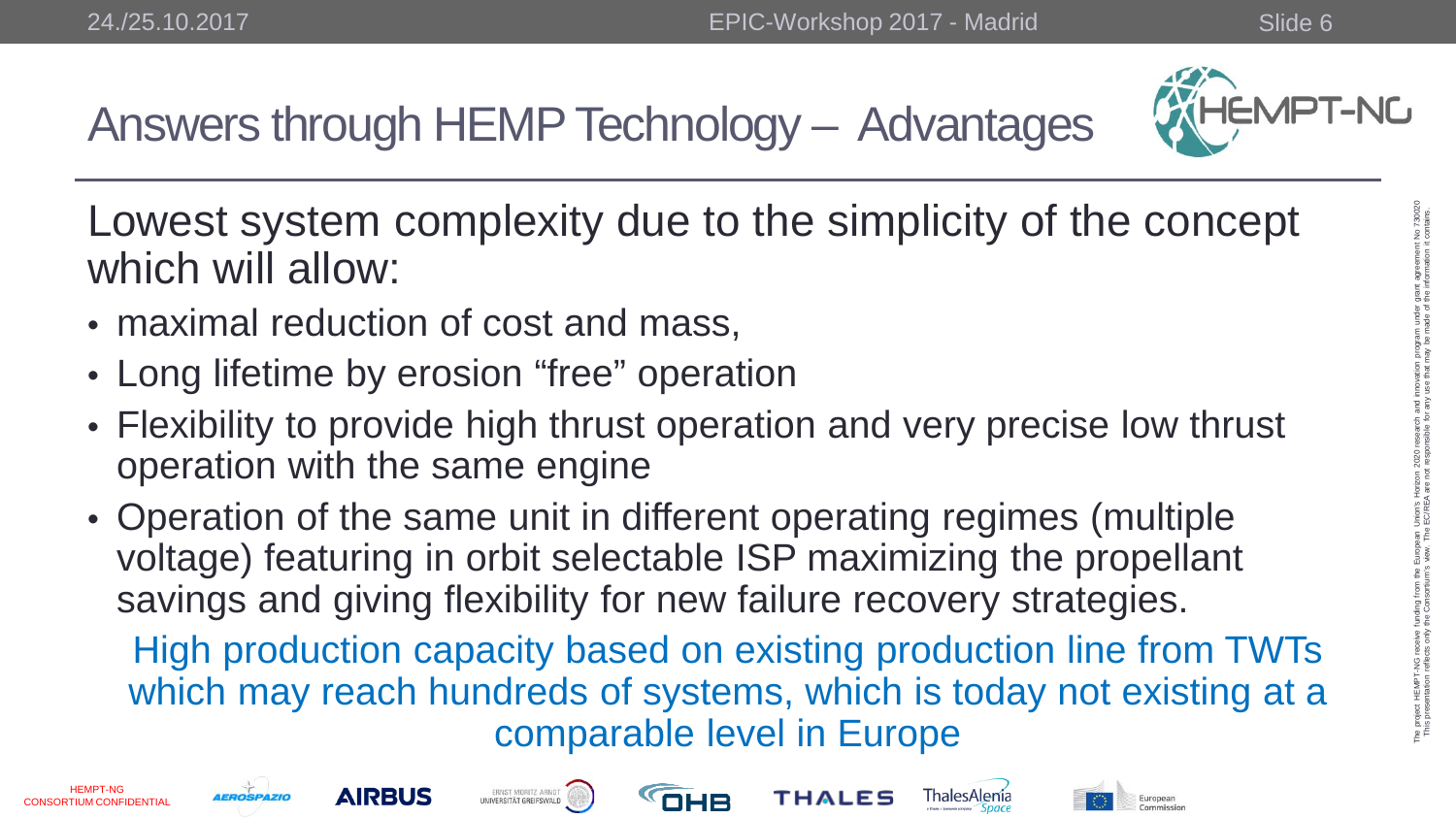#### **Advantages**



#### **Lowest system complexity due to the simplicity of the concept for maximum reduction of cost and mass**



Design approach is based on Modules:

- Well-known and proven space materials and processes from TWT design (80%) – continues manufacturing
- Discharge channel of simple design
- *(Standard magnet systems out of permanent magnets)*
- Radiator based on TWT concept as support structure
- Neutralizer/cathode based on in orbit verified technology through TWTs ( more than 920 Mio hours)
- Simple support structure (bracket) for the thruster and potential FCU















OHB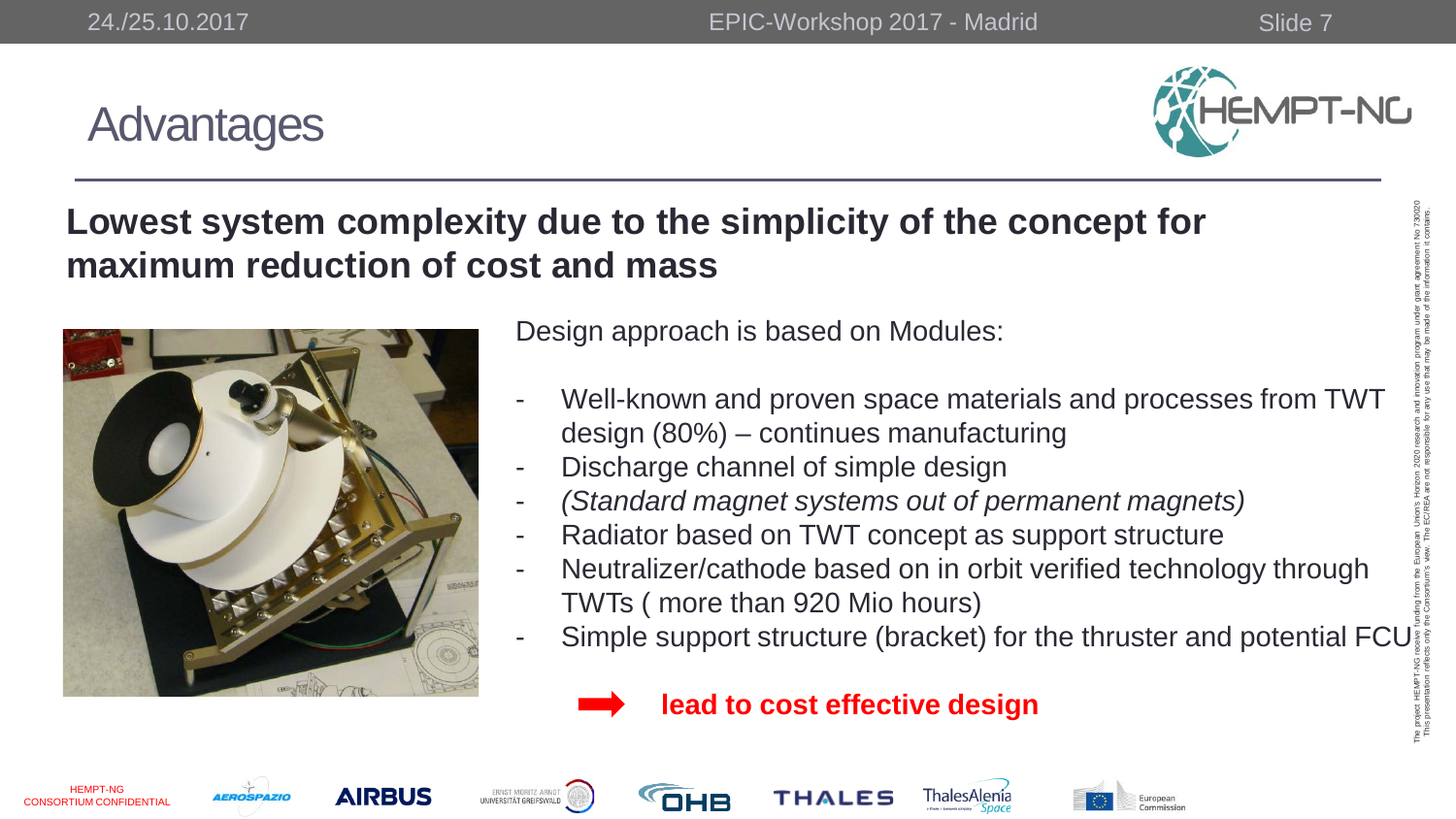#### **Advantages**



Acceleration

# The project HEMPT-NG receive funding from the European Union's Horizon 2020 research and innovation program under grant agreement No 730020 This presentation reflects only the Consortium's view. The EC/REA are not responsible for any use that may be made of the information it contains. e project HEMPT-NG receive funding from the Europ<br>This presentation reflects only the Consortium's view.

#### **Long lifetime by concept**

- Electron confinement by magnetic mirror -cusp topology
- Strongly separated ionization and acceleration zones
- Exit cusp forms virtual acceleration grid
- Ion current ≈ anode current
- Separated ionization and acceleration zones cause most of the ions to be generated at anode potential
- 



#### **Confirmed by excellent results in life test**

- Mission factor 1 (TRL 8) reached in Sept 2017
- Endurance test with more than 9000 h

#### **Large cathode experience for Cathodes**

• More than 920 Mio operational hours with same technology concept















U<sub>a</sub> ≈300 V to 2000 V

Ionization





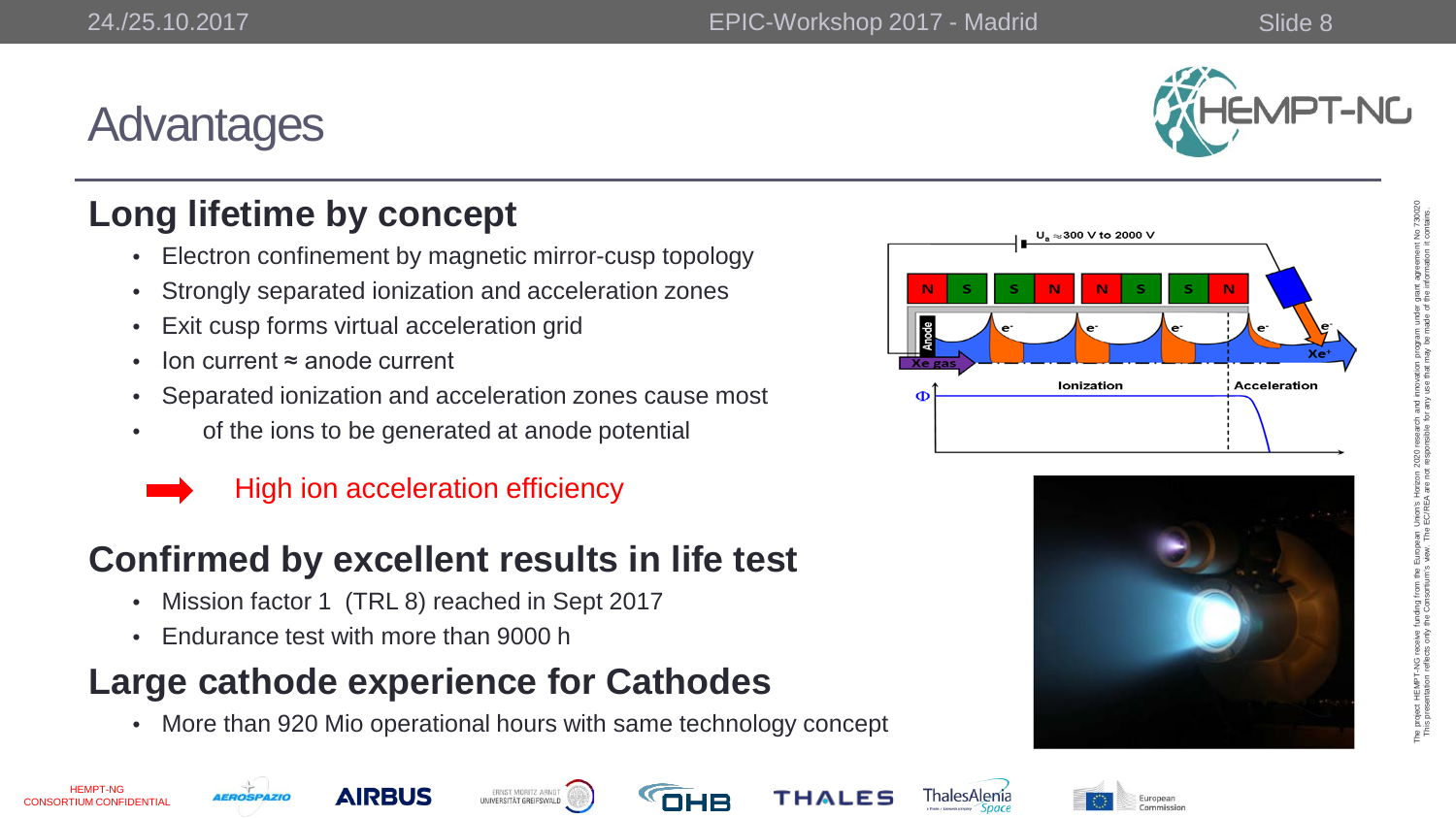HEMPT-NG



#### **Advantages**

#### **Flexibility to provide high thrust operation and very precise low thrust operation with the same engine**

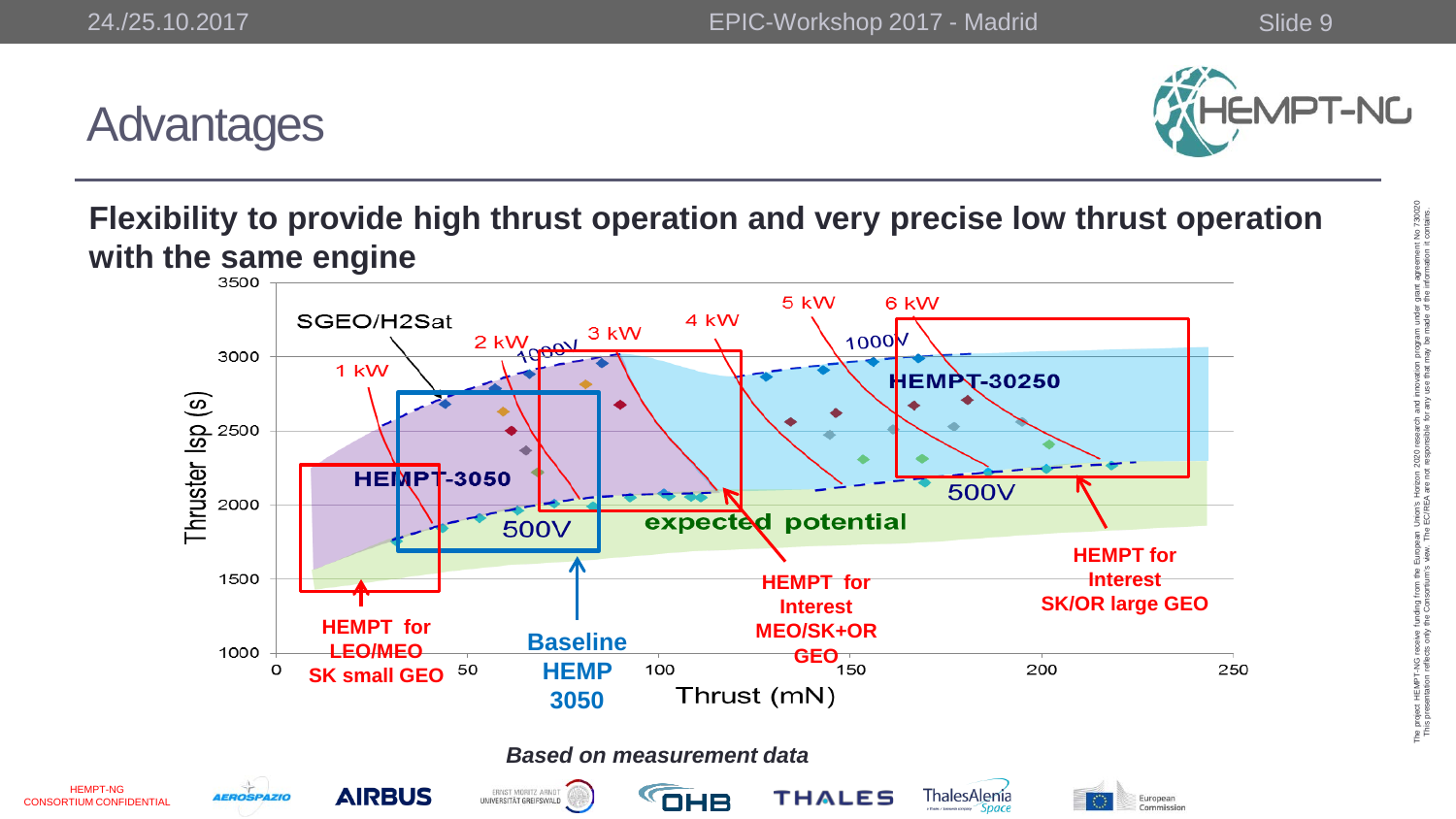HEMPT-NG CONSORTIUM CONFIDENTIAL

## Advantages and Capabilities

**AIRBUS** 

UNIVERSITÄT GREIFSWALD



#### **High production capacity based on existing production experience from Travelling Wave Tubes**



OHB

**THALES** 

**I hales Alenia** 

European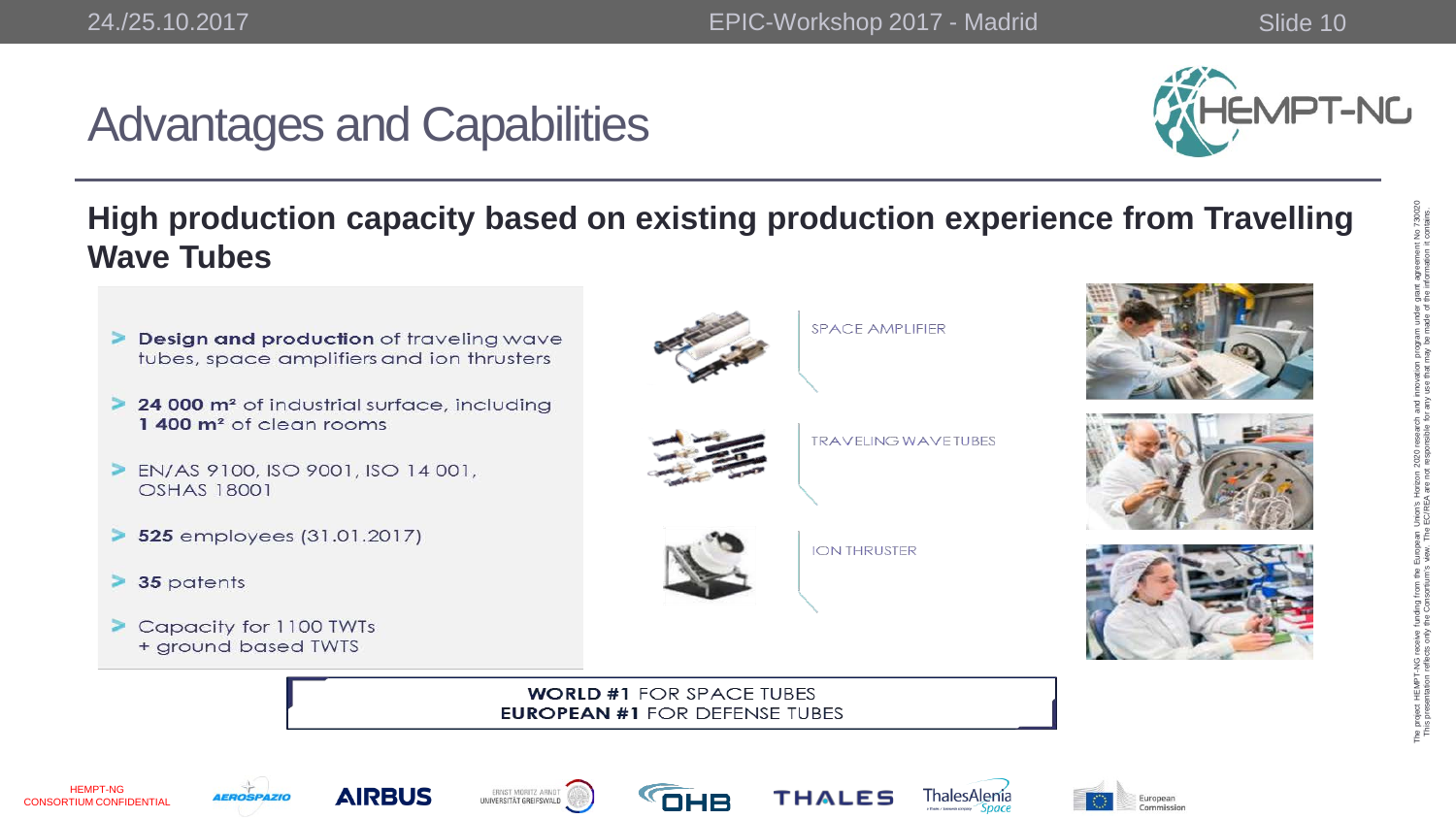## Advantages and Capabilities



#### **Availability of qualified test and verification capabilities based on existing experience from life time testing of electrical propulsion systems.**



HEMPT-NG CONSORTIUM CONFIDENTIAL











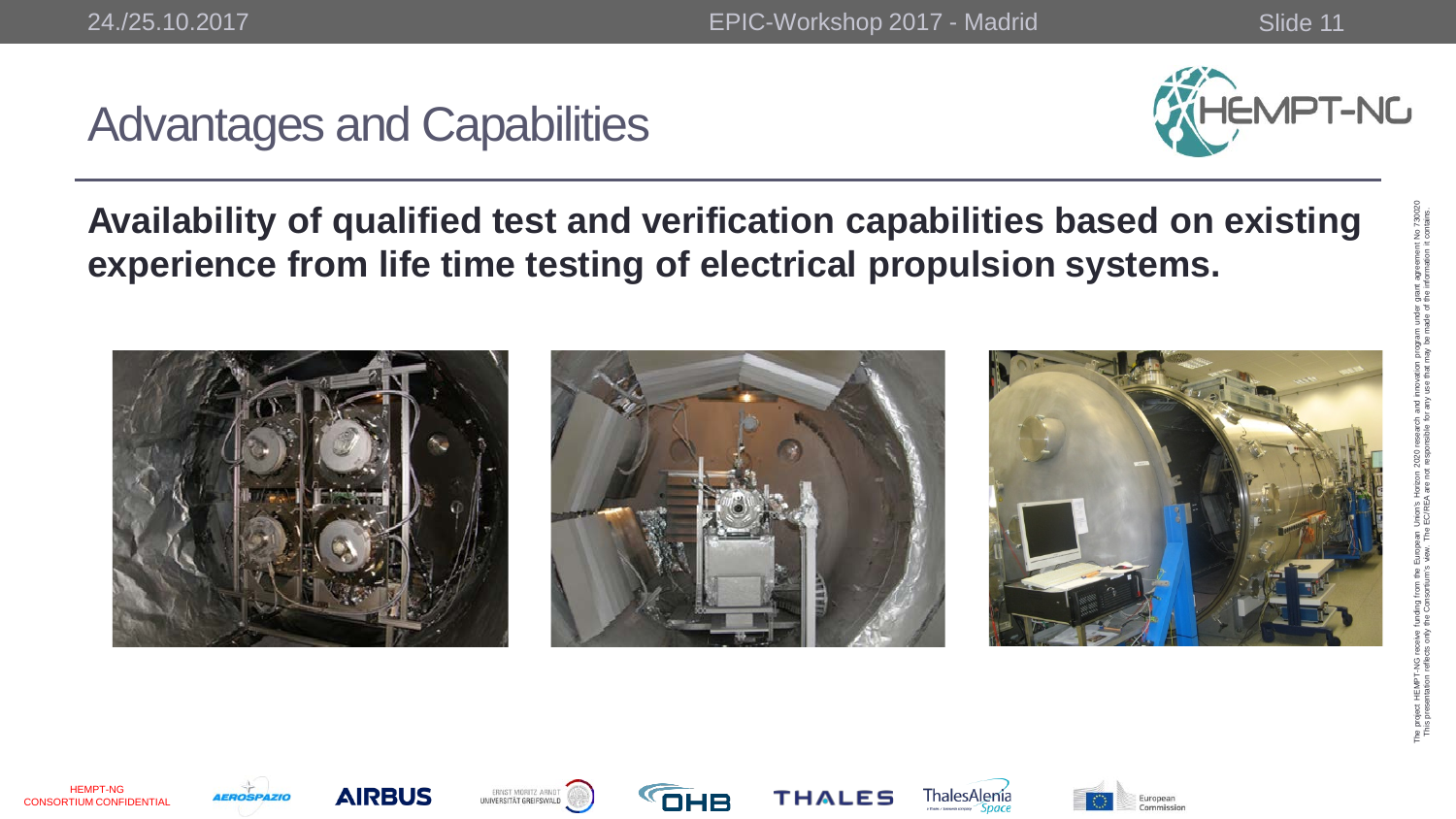## HEMP Technology offer important value for customers



| <b>FLEXIBILITY</b><br><b>Design &amp; operational</b>                                                                                                                         | <b>RELIABILITY</b><br><b>Design &amp; MIS heritage</b>                                                                                | <b>COST-</b><br><b>EFFECTIVNESS</b><br><b>Design</b>                                                                                                                                             |
|-------------------------------------------------------------------------------------------------------------------------------------------------------------------------------|---------------------------------------------------------------------------------------------------------------------------------------|--------------------------------------------------------------------------------------------------------------------------------------------------------------------------------------------------|
| • Down-scaling<br>capability with a<br>same engine<br>• Excellent ability for<br>throttling<br>• Mounting flexibility:<br>panels or<br>mechanics<br>• Modular<br>Architecture | • MIS space<br>heritage and TWT<br>expertise<br>• MIS testing facility<br>and manufacturing<br>capacity<br>• High-reliable<br>cathode | • Inherent<br>technology<br>competitiveness<br>• Mono cathode<br>design<br>• High ISP for short<br>operation time<br>• Power supply<br>simplification<br>• Simple and<br>modular<br>architecture |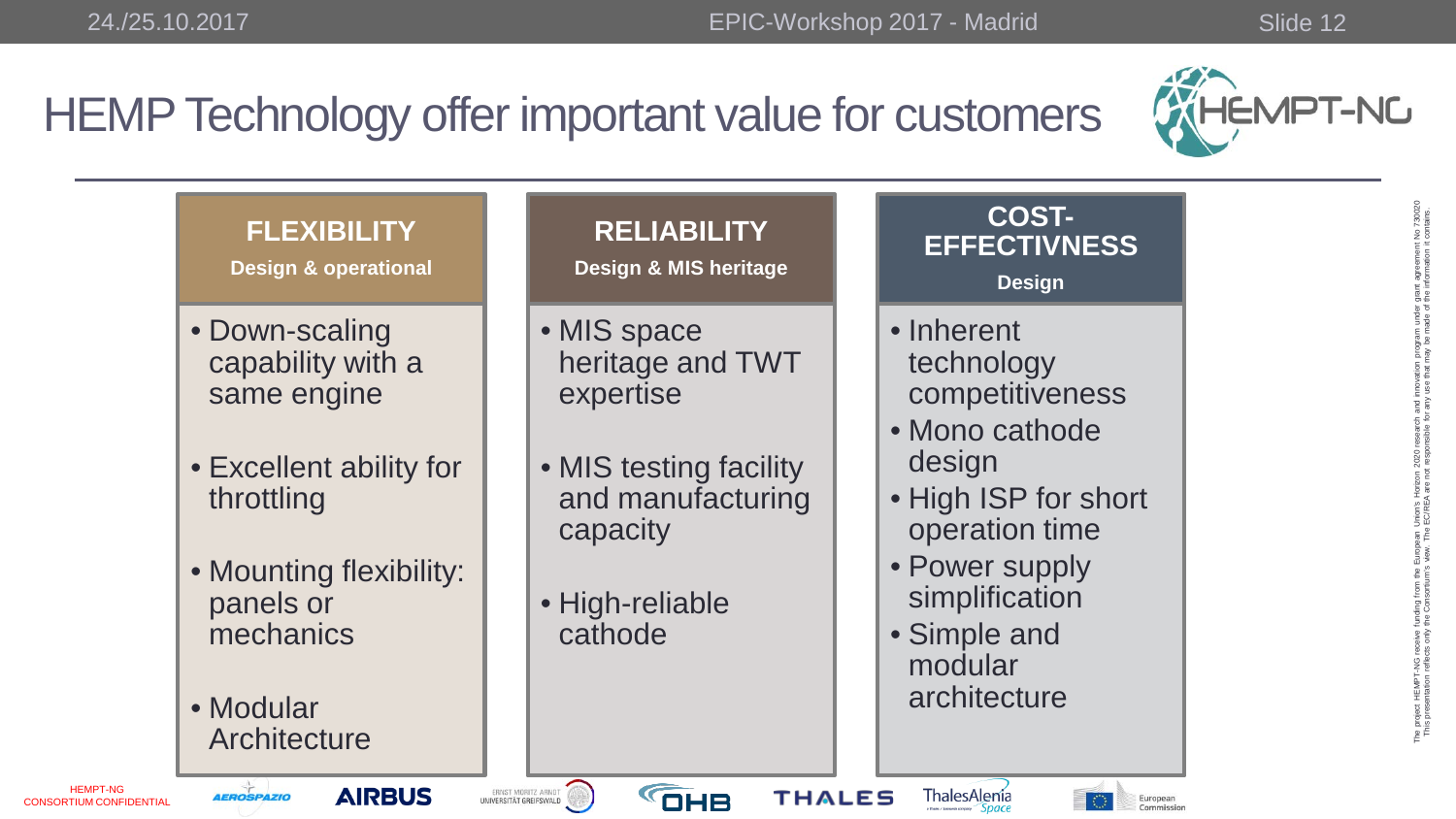THALES

## High Efficiency Multistage Plasma Thruster – Baseline for HEMPT-NG: HEMPT 3050





OHB

HEMPT-NG CONSORTIUM CONFIDENTIAL

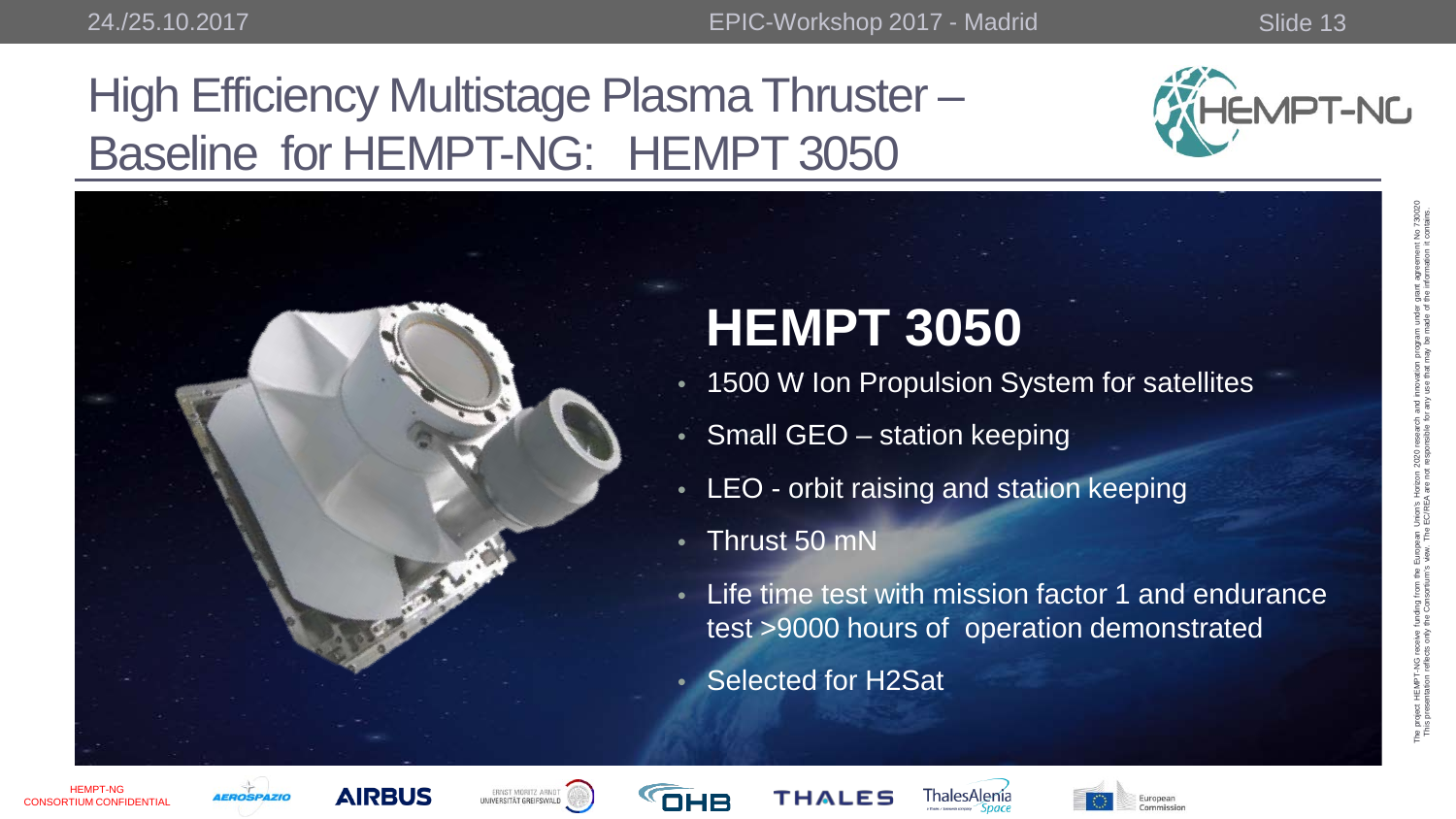CONSORTIUM CONFIDENTIAL



## Thales HEMPT- NG Competitive EP System Solution

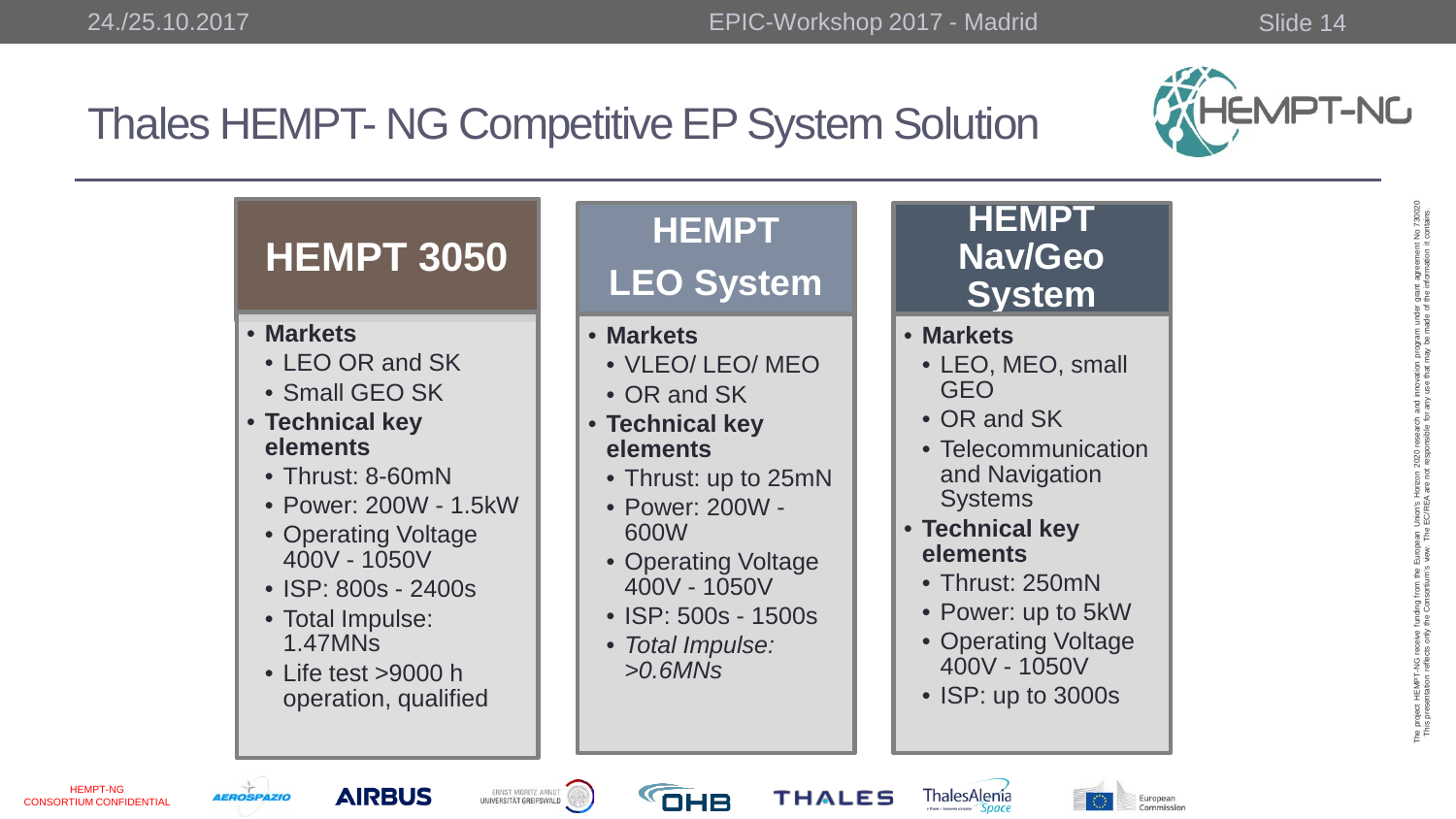HEMPT-NG CONSORTIUM CONFIDENTIAL

#### Way Go Ahead Current – HEMPT!



• **Life test on HEMP 3050 exceed successful life factor 1 according expectation**

#### **no significant erosion !!!**

UNIVERSITÄT GREIFSWALD

- **Life test on HEMP 3050 life factor 1,3 for begin 2018 – no change expected**
- **In-orbit verification on H2Sat moving foreword- H2Sat contract signed**

OHB

**THALES** 

• **High interest on current design** 

**AIRBUS** 

European

The project HEMPT-NG receive funding from the European Union's Horizon 2020 research and innovation program under grant agreement No 730020 This presentation reflects only the Consortium's view. The EC/REA are not responsible for any use that may be made of the information it contains.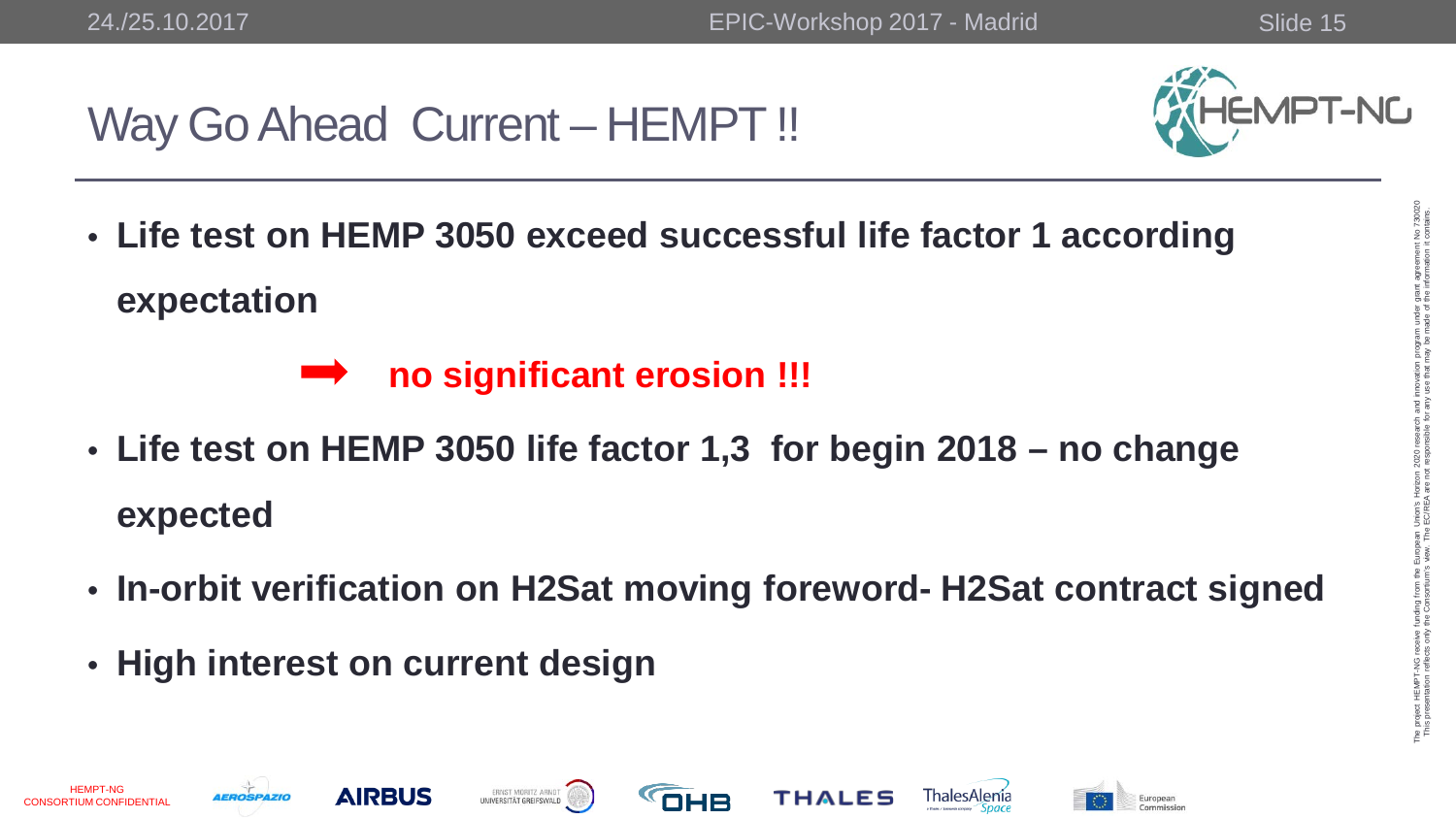## Way Go Ahead HEMPT- NG !!



- EPIC HEMPT-NG- running as scheduled
- LEO requirement Meeting successful passed
- NAV/GEO requirement meeting scheduled
- Based on actual progress HEMPT Technology well prepared for the next phase in EPIC-Qualification of HEMPT Technology for Leo/ MEO and NAV applications including GEO

Project details can be followed on:

[www.hempt-ng.eu](http://www.hempt-ng.eu/) or www.hemptng.eu



Europear